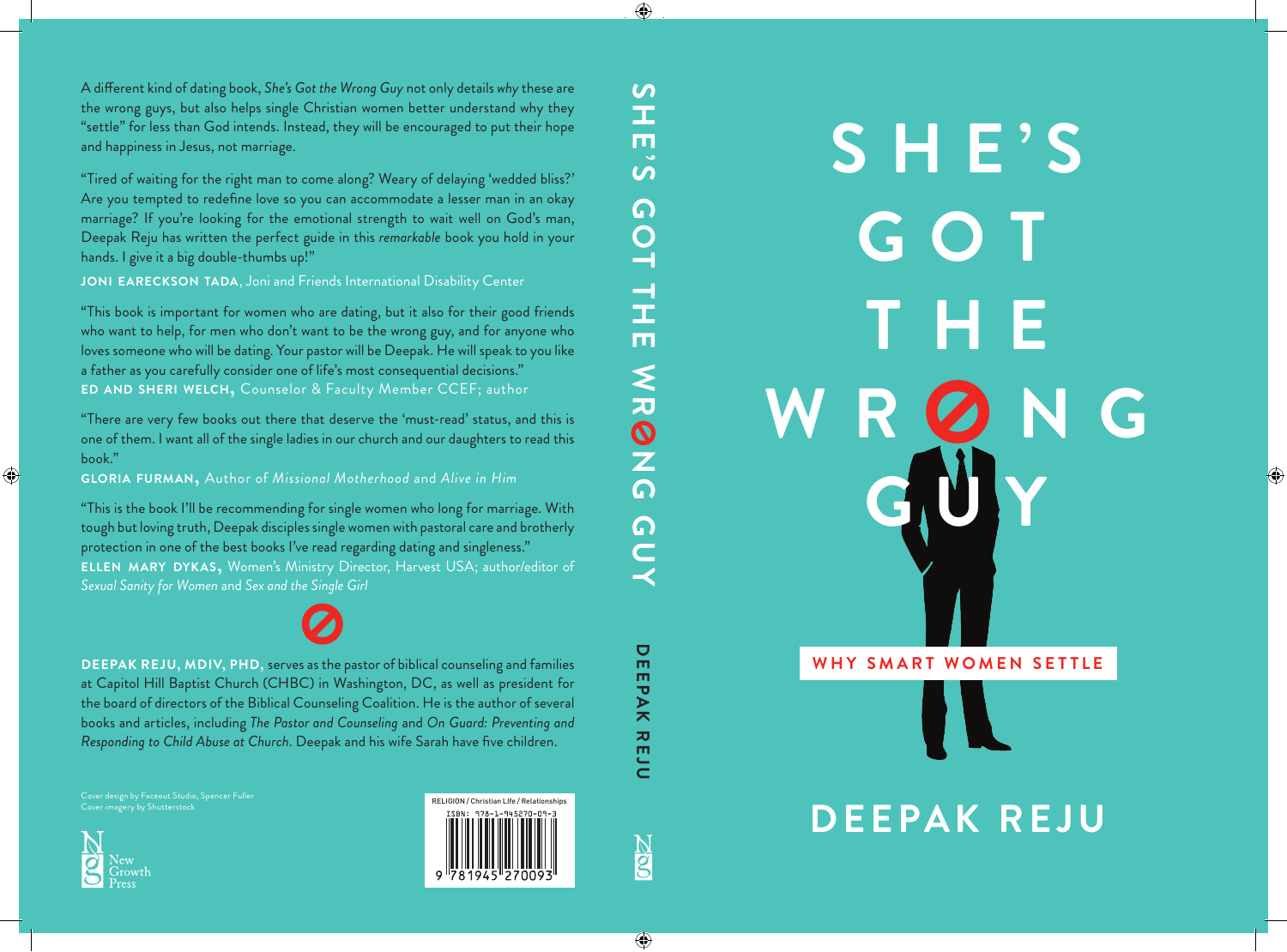"As a biblical counselor and a woman who didn't marry until age forty-two, I've seen many of my beloved single friends make choices regarding dating and marriage they later came to regret. It's my hope that the heartache experienced by many single women will be averted because of the wisdom Deepak offers in this book. Whether you're a single woman or not, you'll find this book is for you—because it's all about being grounded in Christ."

**Amy Baker,** Ministry Resource Director, Faith Church; Counselor at Faith Biblical Counseling Ministries; author of *Picture Perfect* and *Getting to the Heart of Friendships*

"Deepak has written a much-needed word to single women which is full of biblical truth and wisdom. His wealth of experience has given him the ability to write with understanding and conviction as he encourages young women to pursue Christ, patiently trust God's plan, and depend on his grace while they wait on him. I highly recommend this book full of prudent warnings, poignant examples and godly counsel to single women."

**David and Sally Michael,** Cofounder of Children Desiring God

"Dr. Reju has turned the topic of dating on its head with this insightful and thoughtful look at who not to marry. As a seasoned counselor and brother in Christ, he walks single Christian women through a methodical process of considering the dangers of settling. Using compelling case studies, Deepak carefully leads them to consider many biblical factors that are sometimes swept away as insignificant while encouraging smart women to be patient in waiting for God's best."

**Mary K. Mohler,** President's Wife, The Southern Baptist Theological Seminary; Director of Seminary Wives Institute

"With the wisdom that comes from hours and hours of counseling brokenhearted women, the biblical insight that springs from years in the Scriptures, and the compassion that flows out of the heart of a follower of Jesus, Deepak has written a sensitive and important book for women who want to be married and might be tempted to settle for someone . . . anyone . . . who will take away the loneliness. Sisters, if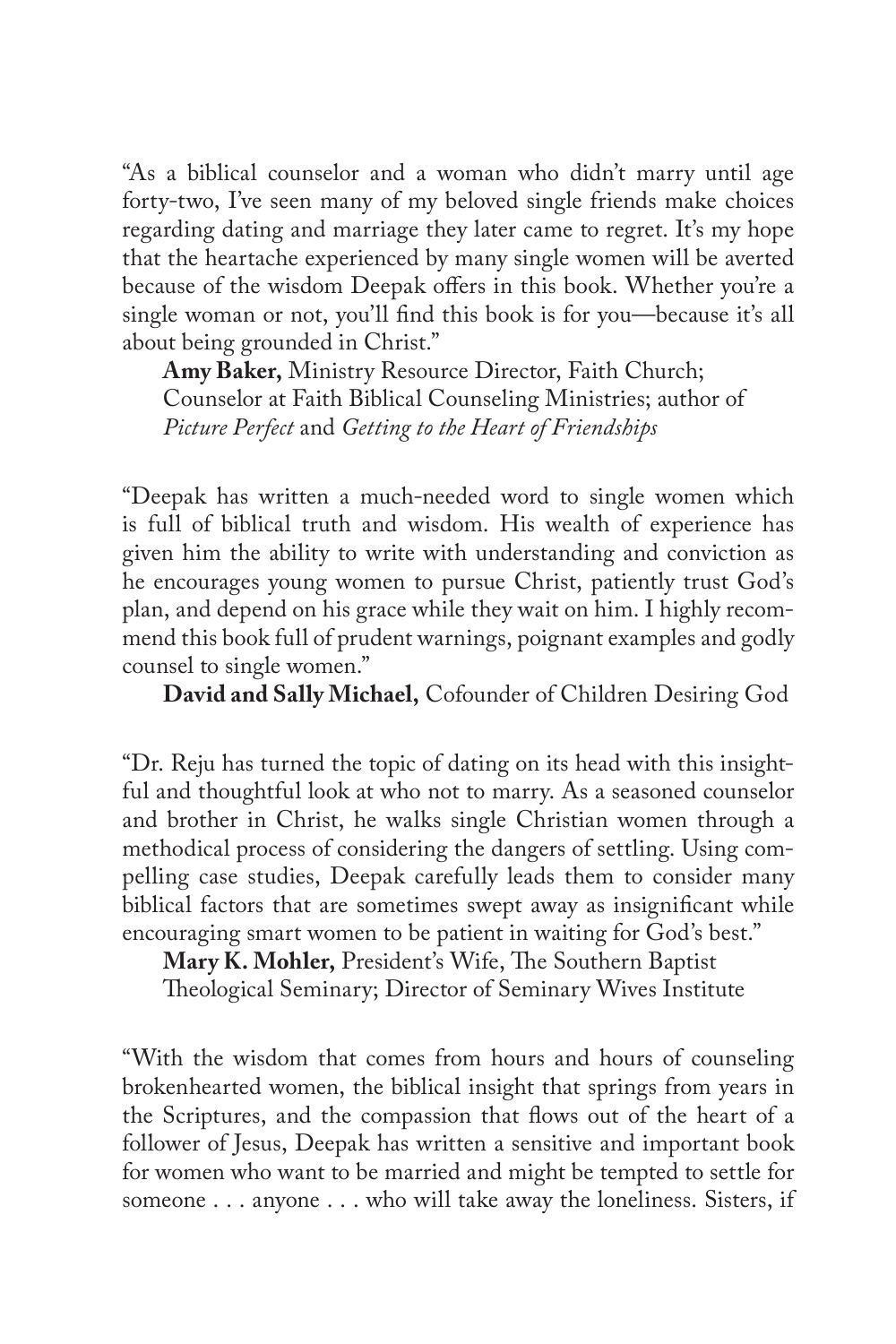you're considering who you should date (and ultimately marry), let me encourage you to read this book first and to take Deepak's counsel to heart. He loves the Lord and his words are true."

**Elyse Fitzpatrick,** Author of *Counsel from the Cross: Connecting Broken People to the Love of Jesus*

"As I read *She's Got the Wrong Guy*, I kept thinking, 'This book is like a modern-day book of Proverbs written by a father to his young adult daughter.' Pastor Deepak Reju writes with compassionate gospel-centered, proverbial wisdom relevantly applying God's truth to the vital topic of singleness, dating, and marriage. This is the book that I'll be recommending to single women."

**Bob Kellemen,** Founder and CEO of RPM Ministries; author of *Gospel-Centered Counseling: How to Care Like Christ*

"*She's Got the Wrong Guy* is a wonderful book. I thoroughly enjoyed reading it. It is very God-honoring, practical, engaging, and convicting. I already know several women who could benefit from this book including my five granddaughters. As a biblical counselor to women, this book is an exceptional resource. I highly recommend it."

**Martha Peace,** Author of *The Excellent Wife* and *Biblical Counselor*

"Deepak Reju's *She's Got the Wrong Guy* peeks into many kinds of marriage misery. He describes how and why many Christian women choose poorly. Wise single women will read and be grateful for his astute observations and ability to pinpoint why these wrong guys might seem right—and why smart Christian women should avoid them."

**Susan Olasky,** Senior Writer, *World Magazine*

"Page by page of *She's Got the Wrong Guy* is full of convincing and convicting truth. Shared through stories, women will find the content exceptionally relatable. The book precisely conveys what a mature view of relationship should look like and why it desperately matters. It is a book for singles and a book for those in relationship who want solid biblical guidance."

**Eliza Huie,** Biblical Counselor at Life Counseling Center, Marriottsville, Maryland; author of *Raising Teens in a Hyper-Sexualized World*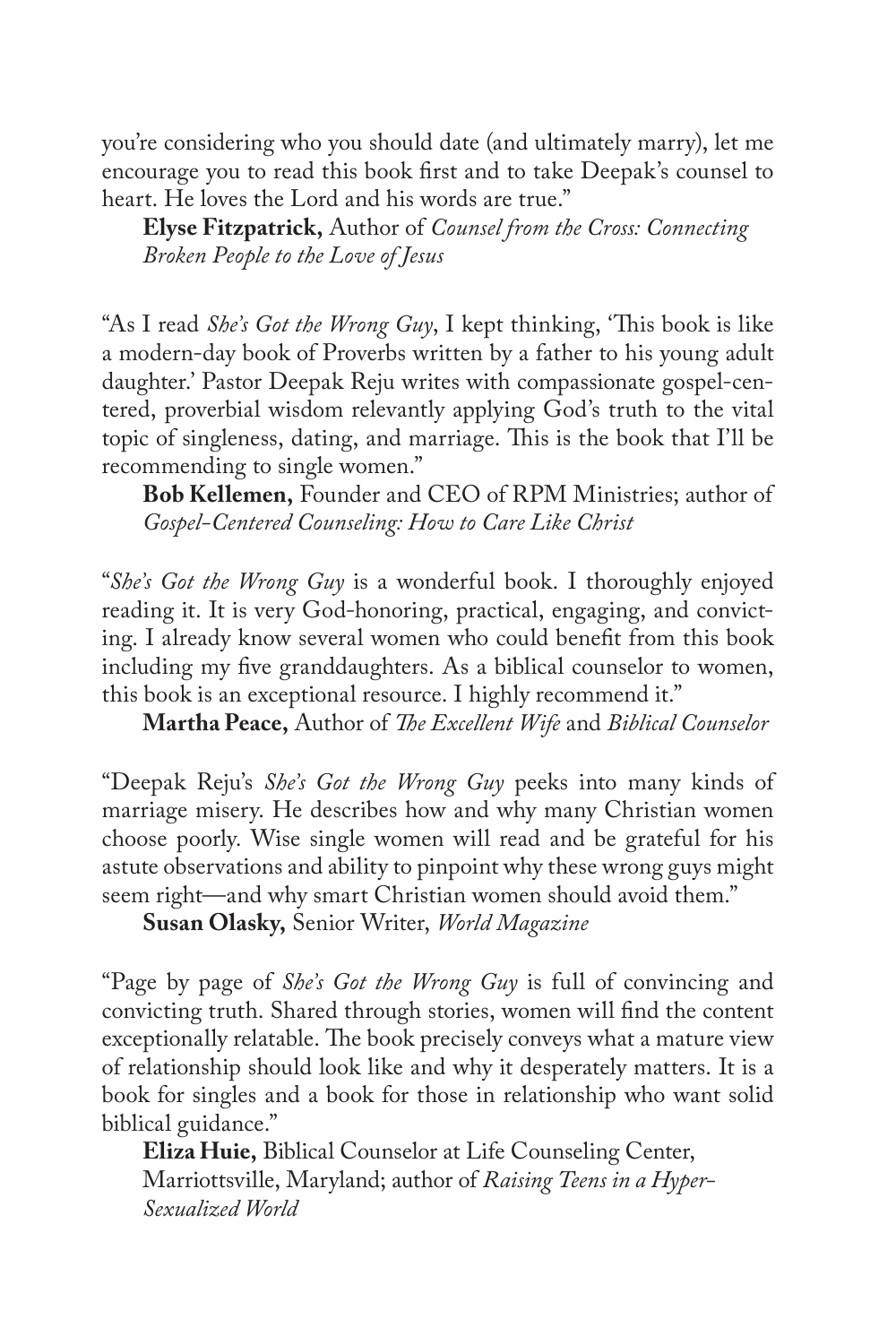"Deepak Reju has given us single women an engaging book full of relatable dating dilemmas and biblical wisdom for help. He identifies common warning signs that are not typically discussed in a Christian book on dating. Whether you're having doubts about a relationship or need encouragement to prioritize God's standards, read this book and share it with others."

**Lilly Park,** Counselor and Adjunct Professor

"This is a book that should have been written years ago. Gratefully, it's here in time for our four daughters, and you can be sure we will be reading this biblically wise and practical treatment with all of them. Single men, too, might read it to discover the kind of man parents like us pray for daily."

**Jonathan and Shannon Leeman,** Editorial director for 9Marks

"Tired of waiting for the right man to come along? Weary of delaying 'wedded bliss?' Are you tempted to redefine love so you can accommodate a lesser man in an okay marriage? Don't you dare. The cosmic stakes are too high and your life is too precious to settle for a second-best marriage. If you're looking for the emotional strength to wait well on God's man, my friend Deepak Reju has written the perfect guide in this remarkable book you hold in your hands. I give it a big double-thumbs up!"

**Joni Eareckson Tada,** Joni and Friends International Disability Center

"This book is important for women who are dating, but it also for their good friends who want to help, for men who don't want to be the wrong guy, and for anyone who loves someone who will be dating. Your pastor will be Deepak. He will speak to you like a father as you carefully consider one of life's most consequential decisions."

**Ed and Sheri Welch,** Counselor & Faculty Member CCEF; author

"There are very few books out there that deserve the 'must-read' status, and this is one of them. I want all of the single ladies in our church and our daughters to read this book. Deepak's wise counsel is both urgent and timely. Applying the principles in this book will certainly spare a whole lot of people unnecessary pain and lead readers to a greater understanding of what it means to make Jesus the center of everything."

**Gloria Furman,** Author of *Missional Motherhood* and *Alive in Him*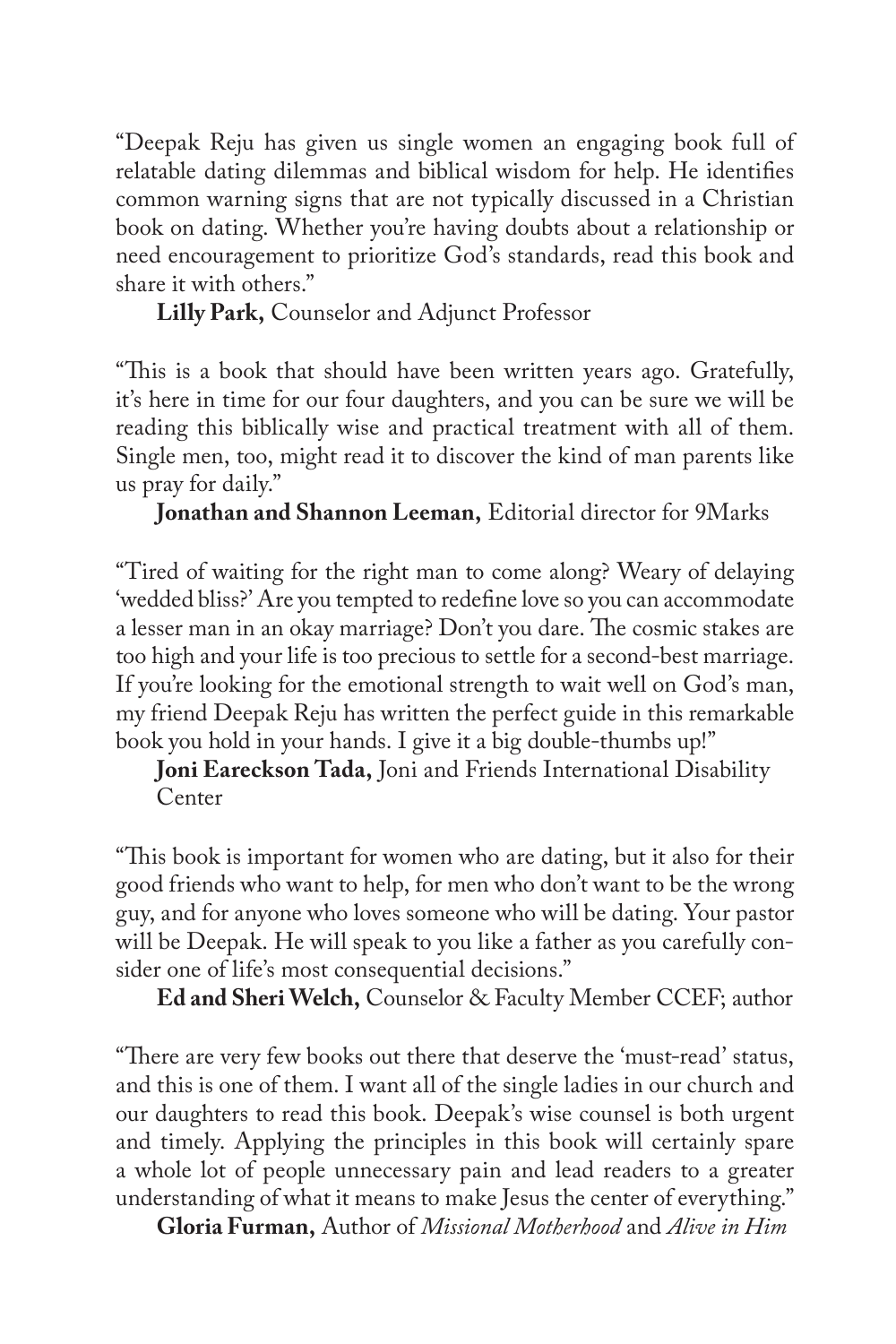"This now, is the book I'll be recommending for single women who long for marriage. With tough but loving truth, Deepak disciples single women with pastoral care and brotherly protection in one of the best books I've read regarding dating and singleness. Every single man who desires to marry should read it too, as it's a roadmap for transformation into being a godly boyfriend and a Christ-like husband, or not."

**Ellen Mary Dykas,** Women's Ministry Director, Harvest USA; author/editor of *Sexual Sanity for Women* and *Sex and the Single Girl*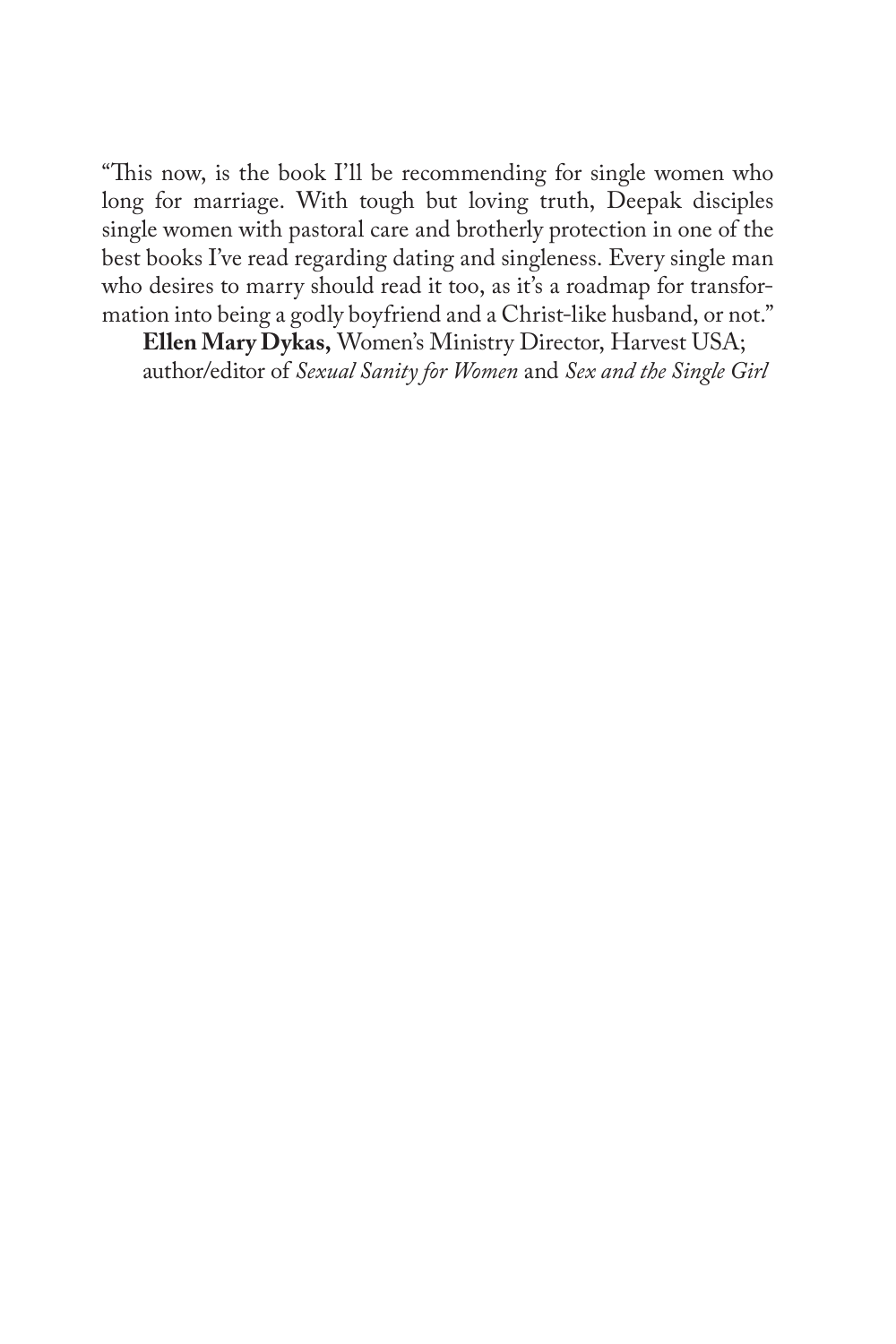# SHE'S GOT THE WRONG GUY

### Why Smart Women Settle

Deepak Reju

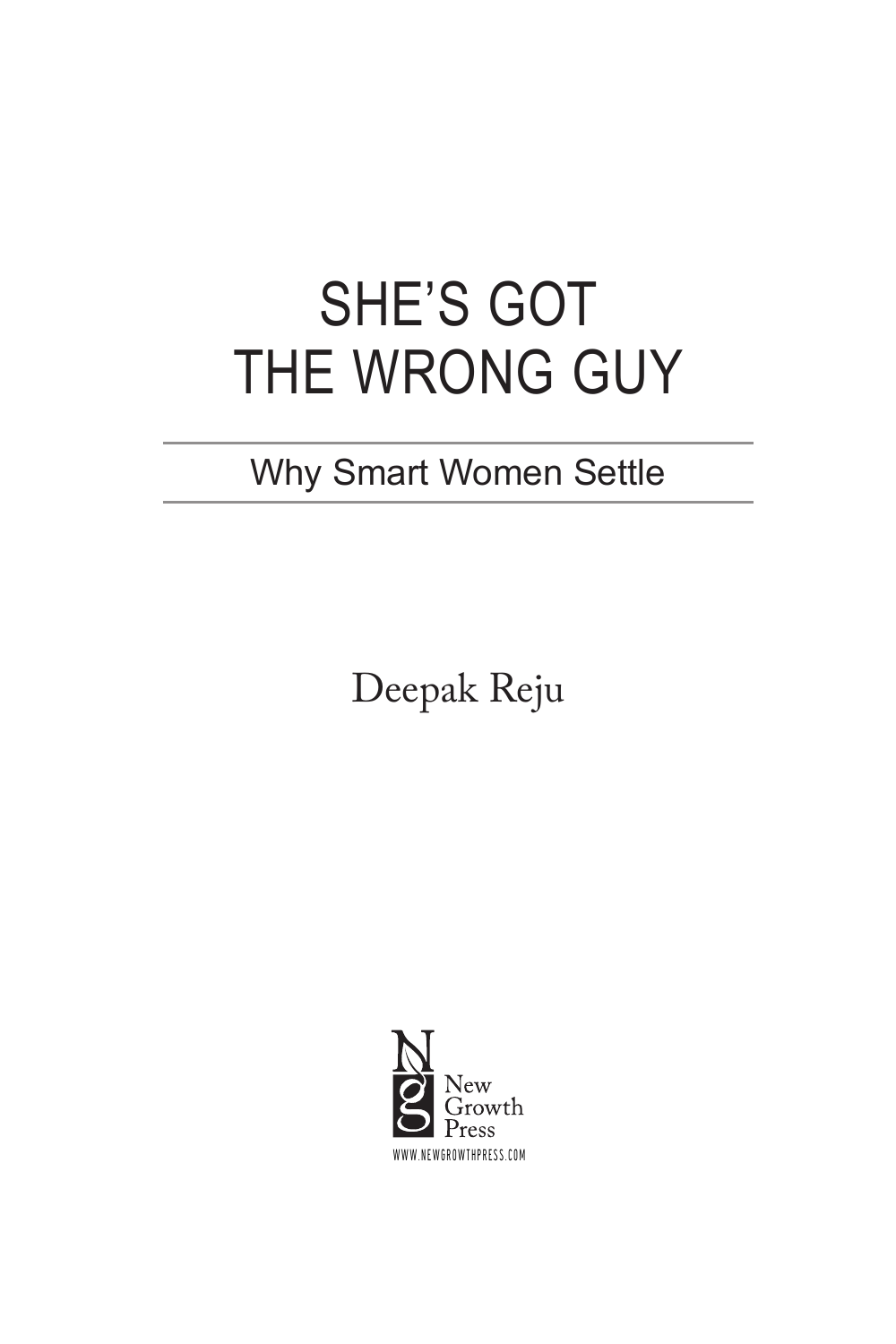New Growth Press, Greensboro, NC 27404 Copyright © 2017 by Deepak Reju

All rights reserved. No part of this publication may be reproduced, stored in a retrieval system, or transmitted in any form by any means, electronic, mechanical, photocopy, recording, or otherwise, without the prior permission of the publisher, except as provided by USA copyright law.

Unless otherwise indicated, Scripture quotations are taken from *The Holy Bible, English Standard Version.*® Copyright © 2000; 2001 by Crossway Bibles, a division of Good News Publishers. Used by permission. All rights reserved.

Scripture quotations marked NIV are taken from THE HOLY BIBLE, NEW INTERNATIONAL VERSION®, NIV® Copyright © 1973, 1978, 1984, 2011 by Biblica, Inc.® Used by permission. All rights reserved worldwide.

Scripture quotations marked CSB are taken from The Christian Standard Bible. Copyright © 2017 by Holman Bible Publishers. Used by permission. Christian Standard Bible®, and CSB® are federally registered trademarks of Holman Bible Publishers, all rights reserved.

Cover Design: Faceout Books, faceoutstudio.com Typesetting: Lisa Parnell, lparnell.com

ISBN 978-1-945270-09-3 (Print) ISBN 978-1-945270-10-9 (eBook)

Library of Congress Cataloging-in-Publication Data on file

Printed in the United States of America

24 23 22 21 20 19 18 17 1 2 3 4 5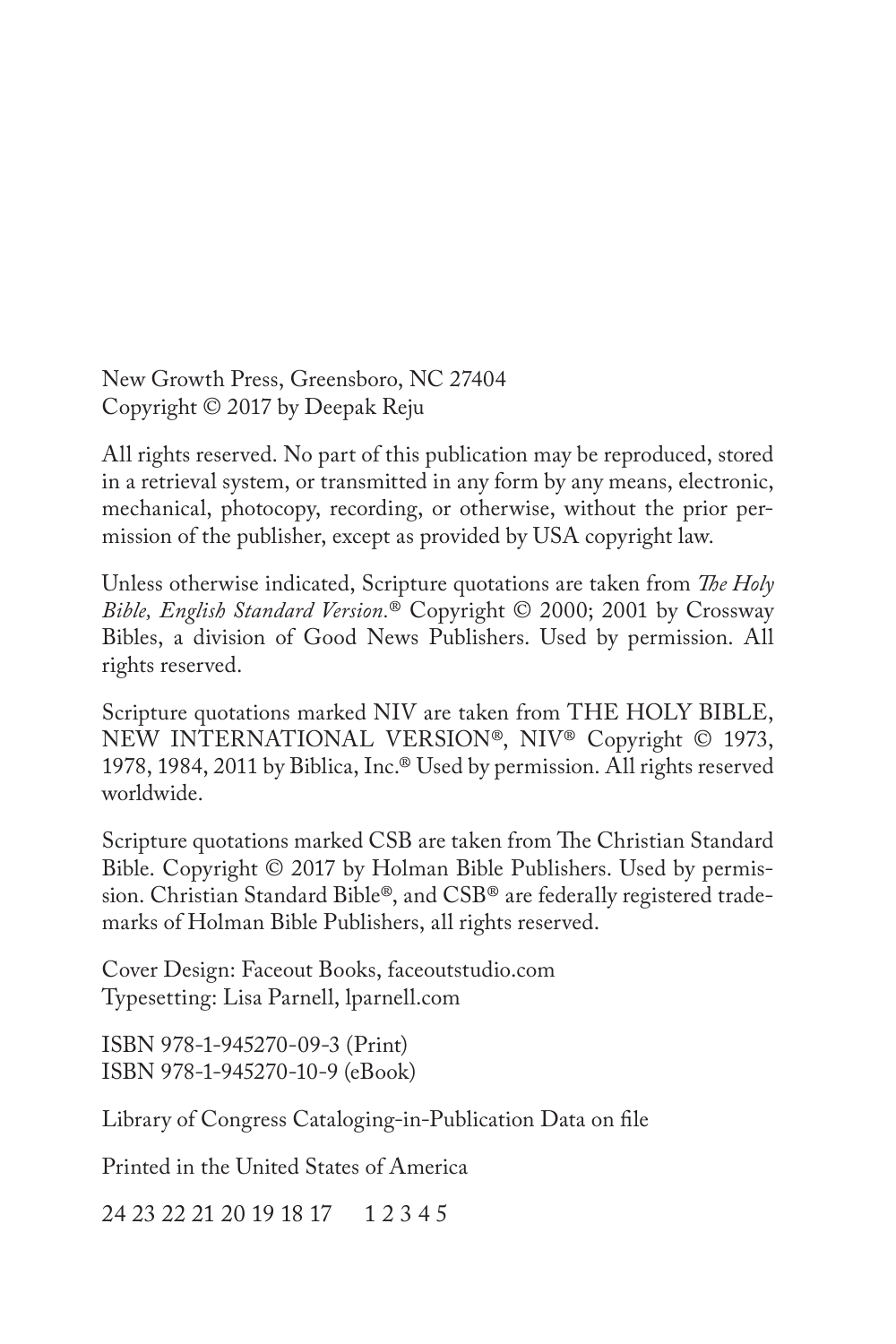## **Contents**

| Part 1: From Problems to Faith                           |     |
|----------------------------------------------------------|-----|
| 1. Same People, New Problems                             | 2   |
| 2. Smart Women Settle                                    | 8   |
| 3. Why Do Smart Women Settle?                            | 14  |
| 4. A New Direction—Living by Faith in Your Relationships | 22  |
| Part 2: Am I Dating the Wrong Guy?                       |     |
| 5. The Control Freak                                     | 33  |
| 6. The Promiscuous Guy                                   | 43  |
| 7. The Unchurched Guy                                    | 52  |
| 8. The New Convert                                       | 60  |
| 9. The Unbeliever                                        | 67  |
| 10. The Angry Man                                        | 79  |
| 11. The Lone Ranger                                      | 91  |
| 12. The Commitment-Phobic Man                            | 100 |
| 13. The Passive Man                                      | 108 |
| 14. The Unteachable Guy                                  | 115 |
| Part 3: The Quest for a Godly Man                        |     |
| 15. Breaking Up for the Glory of God                     | 124 |
| 16. In Pursuit of a Real Christian Man                   | 134 |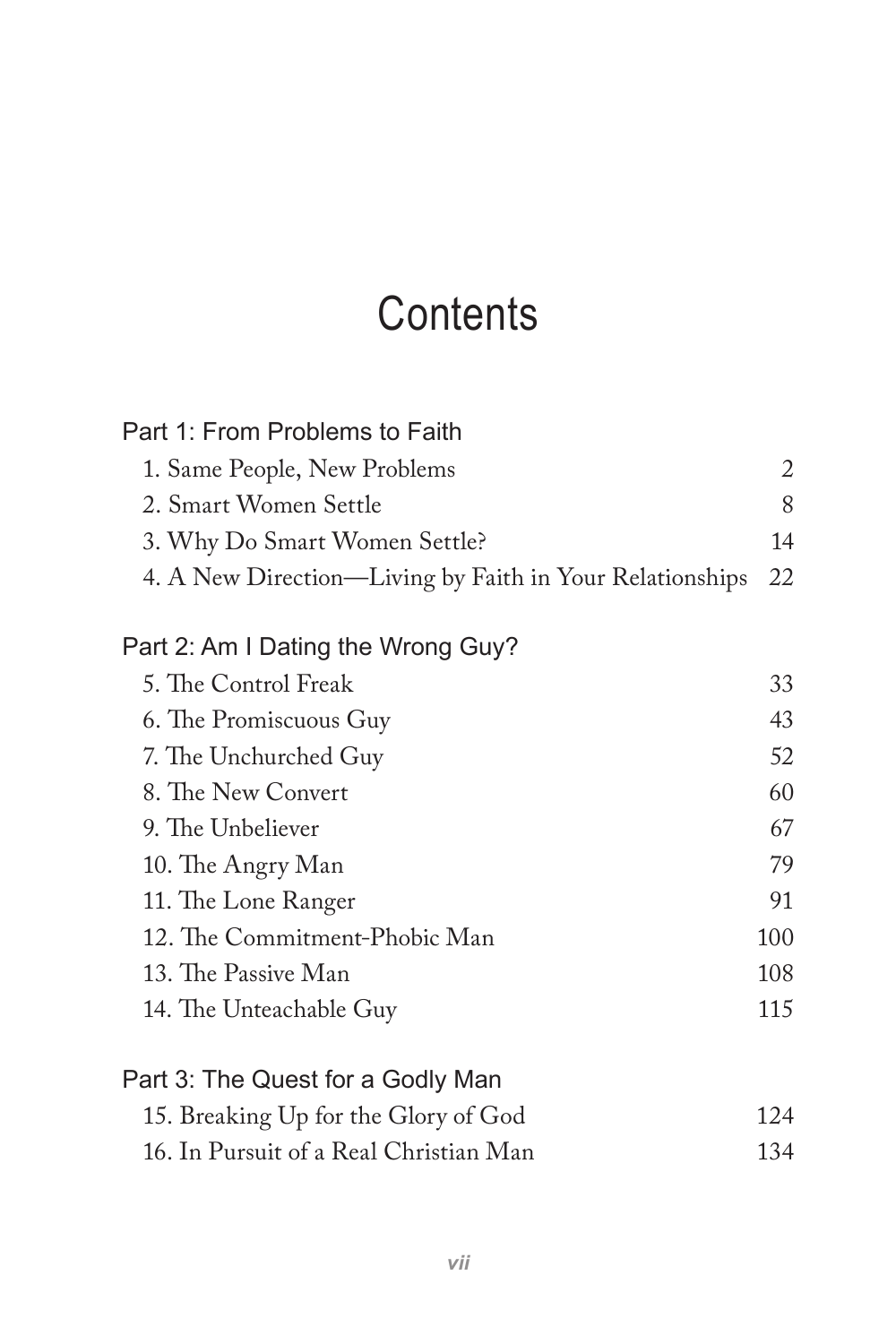She's Got the Wrong Guy

| 17. Why Waiting Is Okay      | 140 |
|------------------------------|-----|
| 18. Grace for Today          | 153 |
| Conclusion: Don't Compromise | 162 |
|                              |     |
| Acknowledgments              | 163 |
| Endnotes                     | 164 |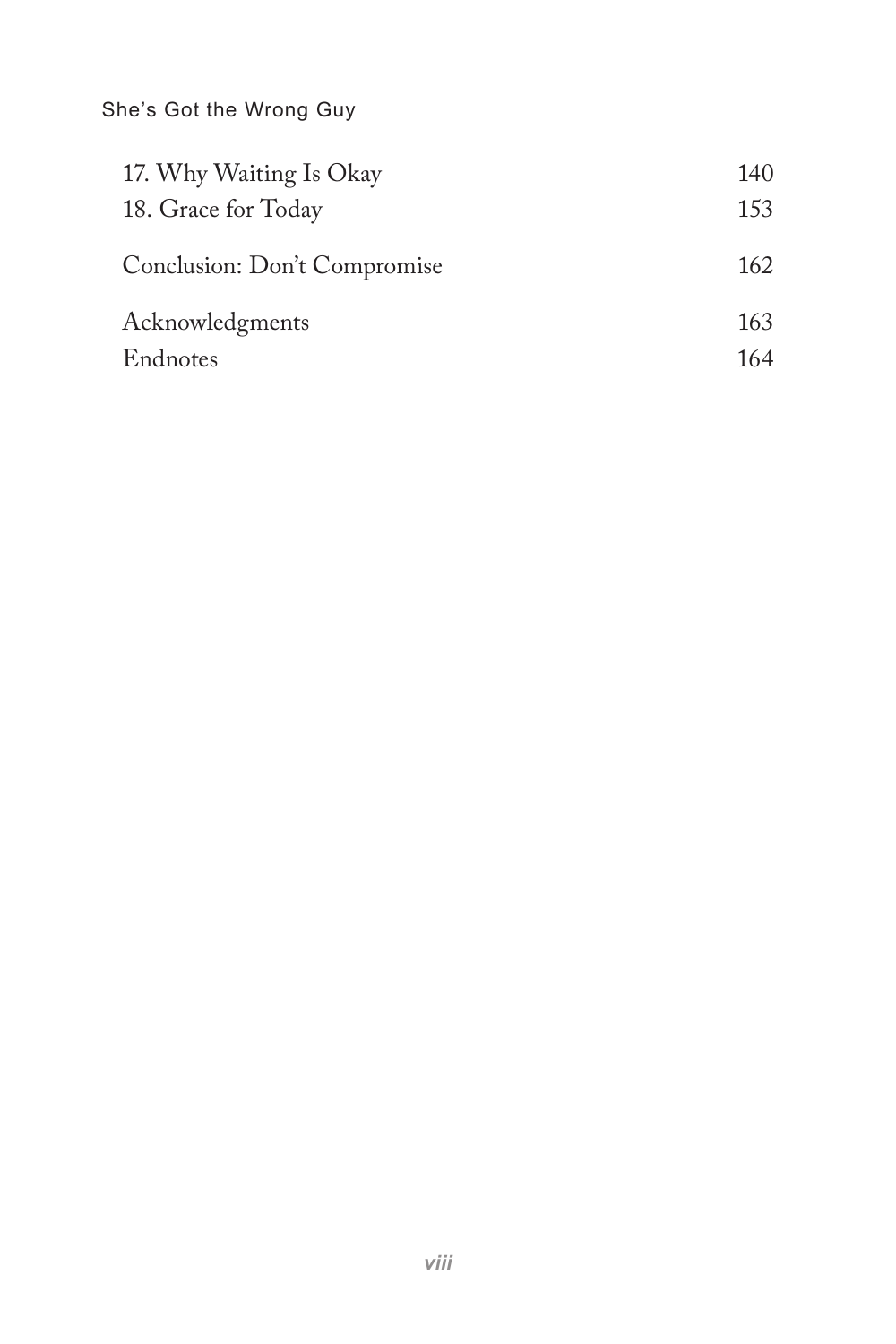## PART 1: From Problems to Faith

When it comes to dating and marriage, what problems do you face as a single woman? As you deal with these difficulties, can you learn to put your faith in Christ? We start with a simple thesis: in the midst of the contemporary challenges to dating and marriage, the greatest need for a single woman is to ground her life in Christ.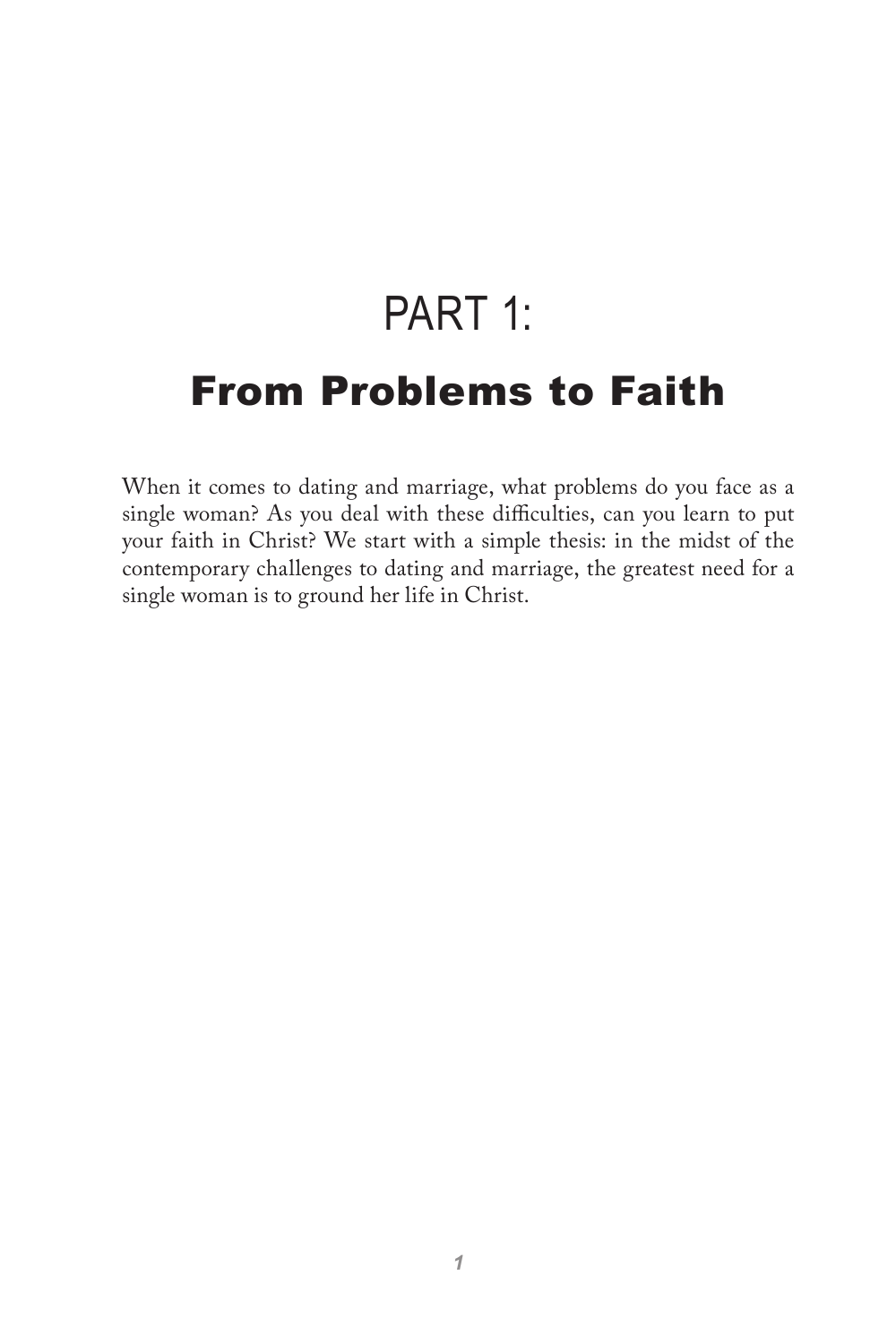## 1 Same People, New Problems

Jacqueline sat on my couch, tears streaming down her face. Her latest relationship had just fallen apart. It's happened to her way too often. As a little girl, she watched Prince Charming waltz into the end of every Disney story, mesmerizing the beautiful princess, and dreamed, "One day that will be me." She was sure that one day she would be a wife and a mother. But here she was, crying over another severed relationship, and the pain was unbearable and raw.

Her dating relationships didn't last long enough to see her dreams fulfilled. The string of broken relationships hurt. She couldn't help but think,

*What's wrong with me? Why wouldn't a guy pick me? Does God care? Doesn't he know what I want? Why does it have to hurt this much? Am I going to be alone forever? Am I never going to have children?* 

To be a single woman in the twenty-first century is challenging. Old mores about marriage and dating have fallen away. And it's all too easy to lose sight of the gospel in today's complex and confusing dating world. The pressures and pitfalls are real. Where is Jesus in the middle of this mess? Does he care? Will he remember me in my hardest, saddest, most scary moments?

Your challenges are not the same ones your parents faced. Online dating, confusion over gender and marriage, open acceptance of premarital sex and pornography—your momma and papa never encountered these problems, nor did they know how to prepare you.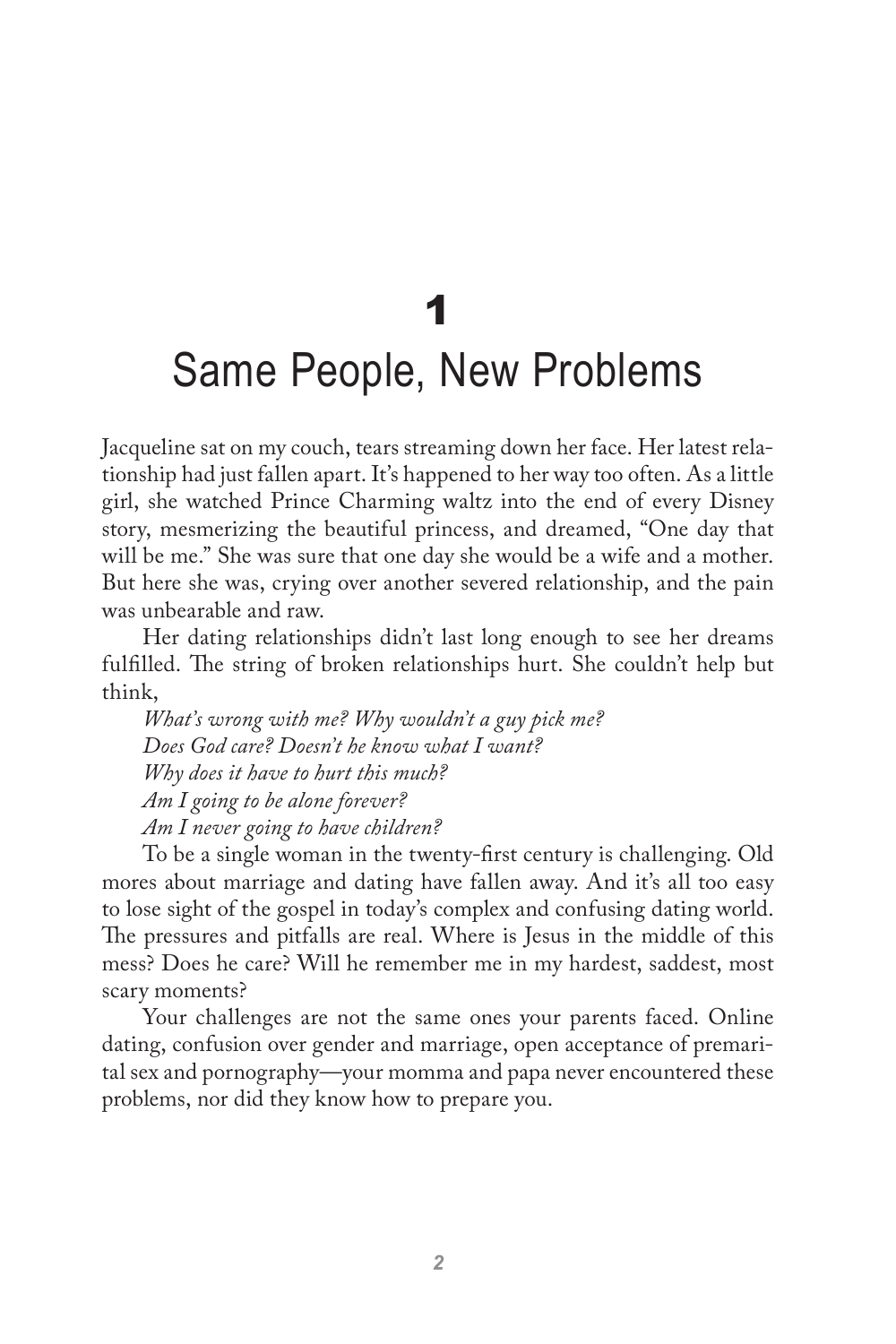#### **Shifts in the Cultural Landscape of Dating**

Consider some of the current challenges for any single, twenty-firstcentury woman who desires to be married:

#### **Sex Is Everywhere**

Look around you, and you'll find sex. Television and movies for sure, but it's really everywhere in our culture. Walk in any major populated area in the hot summer, and notice how people are dressed. Body parts are revealed to show almost everything. Get on your smart phone or tablet, or flip through a magazine; look at the billboards on the highway, or movie previews, and you'll find sleek women, attractively dressed, always happy, who send the not-so-subtle message, "Life is not good . . . unless you look like me."

The unspoken (and spoken) message from our culture is that to be in a dating relationship, and to make it last, a woman must have sex. "*Real*  Christian men wouldn't do that to a woman," some might argue. Not true. I've counseled dozens of couples and heard an endless stream of confessions. Sexual promiscuity is everywhere, even among born-again, church-going, Jesus-loving, Bible-believing Christians.

To be sexy, to be attractive, to be alluring is the way to get a man's attention. Debbie complained to me, "When I was an overweight woman who loved the Lord, no one asked me out. When I got thin, guys started to pay attention." A woman who loves God and others just doesn't seem good enough for guys in our image-obsessed culture.1

The availability of pornography only adds to the problems. Porn addiction is a plague, affecting men and women alike. It's not just stilllife images. Chat rooms, videos, and now, even virtual porn (viewing another person on a camera in real time) are readily available. This generation has grown up with the internet, and along the way they've been dragged through the mud, fighting against the plights and pitfalls of pornography consumption. Through pornography, men's and women's hearts are shaped to satisfy their ever-present sexual impulses, and to give in to their sexual urges. What does that do to relationships? It makes men and women think about relationships primarily in terms of self-fulfillment. It promotes unrealistic expectations. It erodes servant-hearted, self-sacrificial relationships. It makes relationships much less than what God intends for them to be.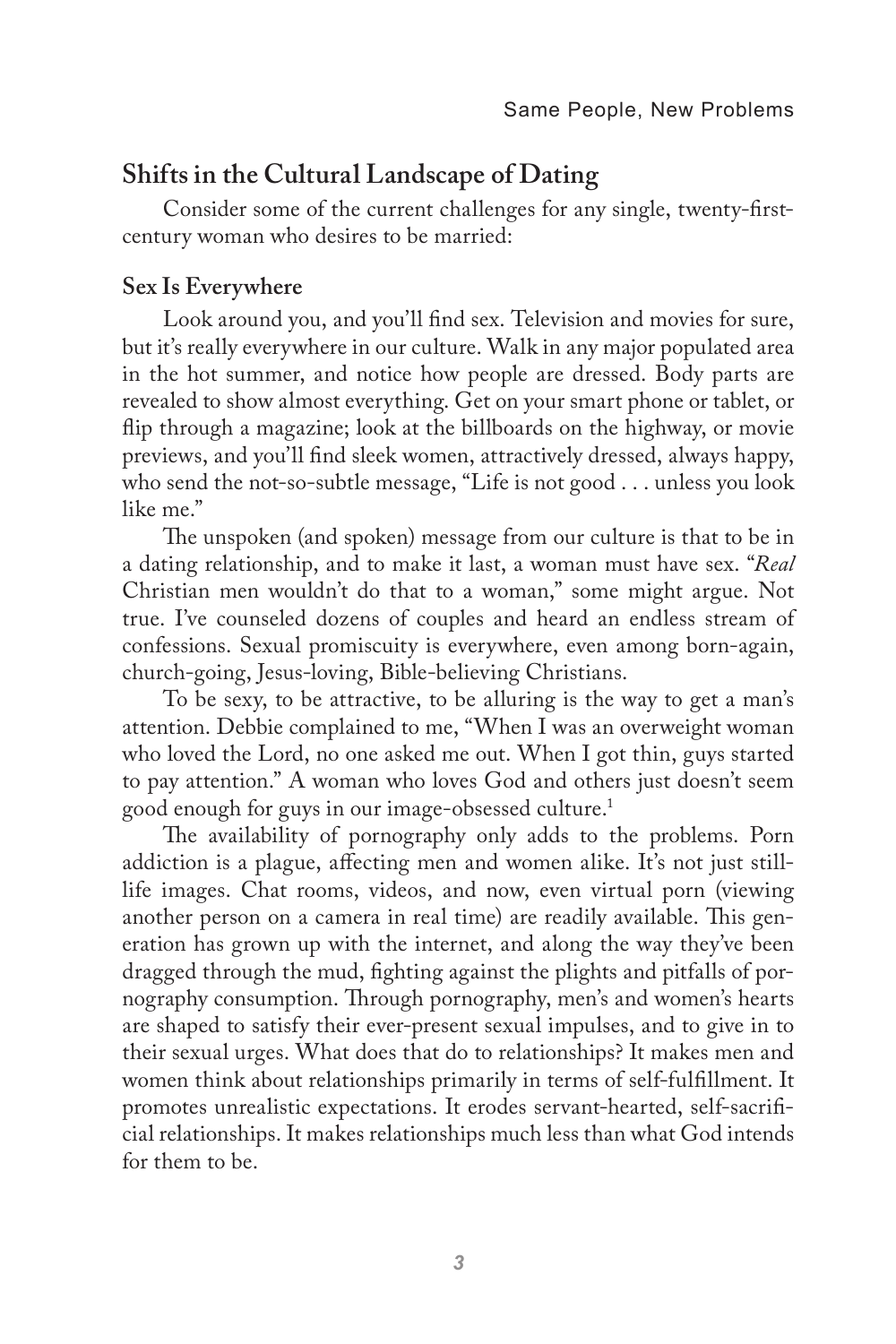#### **It's Hard to Find Good Men**

If we look at most churches on Sunday mornings, we will find many more women than men. A surplus of strong, godly women compared to the number of godly men means fewer choices for women and more choices for men. Men are pickier ("I want a *hot* wife"), and women often settle for less.

Where are the genuine, faithful, committed, hard-working, Christ-centered, self-sacrificing Christian men? A woman looks around her church and thinks, *All the good ones are already taken.*

Expectations for what a godly man looks like can change depending on the context. A scarcity of men can produce perilously low expectations—he listens to Christian radio, he regularly bathes, and is willing to go to church. That's good enough, right? In other situations, there are insurmountably high expectations—a humble man (who takes responsibility for his spiritual growth and serves in the church) is looked down upon because he doesn't have the *right* theology, or doesn't pray the *right*  way, or doesn't know the *right* churchy language.

#### **The Good and the Bad of Online Dating**

Long gone are the days when a woman is restricted to her local church. Technology lets her have a relationship with anyone anywhere in the world. There are more options. More people. Better odds. So why not?

Worship the god of options, and you'll be overtaken by a consumer mentality. If a woman gets fifty choices of cereal, twenty types of ice cream, ten flavors of fruity drinks, and everything available in gluten-free or regular, why can't she get more than one choice in a man? As one young woman prayed in my office, "Give me what I want, or else, I'll hate you, God."

I've met many happily married couples who met online. Like everything else in life, if you are wise and thoughtful about how you approach it, online dating can be a great thing. But be careful of the dangers that lurk in the online world. An online persona is a very thin slice of a person's real life. Remove the context. Get a one-sided view of the person. Happy pictures. Good résumé. Witty banter. A woman gets quickly sucked in. Hope rises. Maybe he is the one?

A lack of community engagement removes the observations a woman can make when she sees a man in his church context. Is he a flirt or servant-hearted? Does he love the Word or is he all about himself? Is he ambitious for worldly things, or for Christ and his kingdom? It's hard to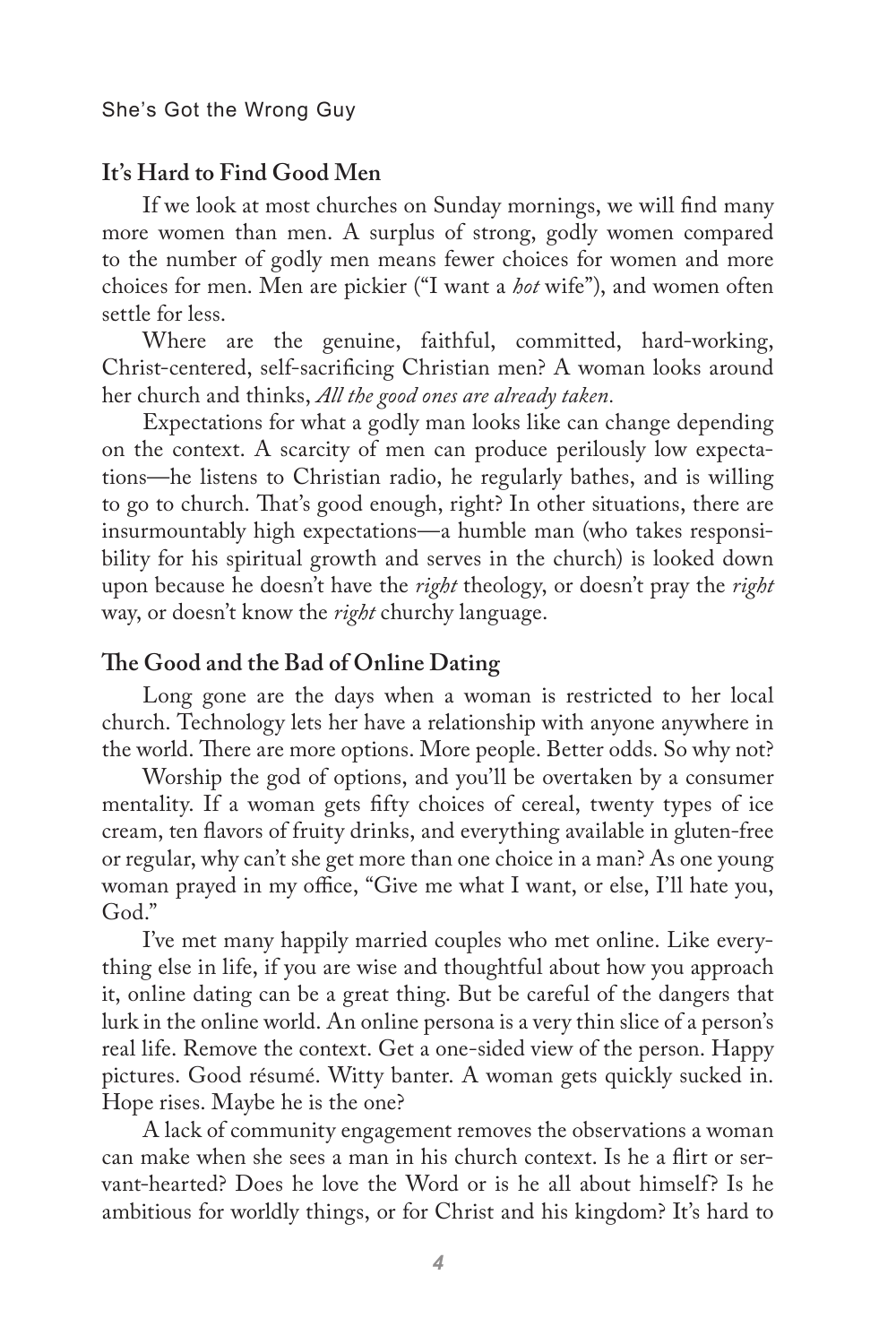truly know a guy because the woman only sees him in a one-on-one context, where he can put his best foot forward, and hide all the rest.

#### **Technology Changes the Way We Do Relationships**

Nowadays, guys pay attention to women (and vice versa) on Facebook, Instagram, Twitter, Snapchat, and a whole host of social media platforms. A man and woman don't actually have to talk face-to-face to have a quasi-emotional relationship. They can talk via social media or communication apps, and not spend any tangible time in person.

There are new rules and new ways to play in the jungle. Texting is the new norm. Karen wrote me:

"A guy can text a girl coy texts like, 'Wanna get coffee?' and the girl is left reeling with the question, 'Wait, did he ask me on a date, or is this just super impersonal and casual?' It raises questions like: 'He just liked my photo on Facebook and he doesn't like other photos from other girls—does that mean he's giving me attention and is interested?' or 'This guy keeps retweeting my tweets and liking my photos on Instagram—is he interested?'"

It's just too easy to hide behind a screen when having a "conversation." A guy gets a woman to be vulnerable with long texts with deeply personal questions, and the woman is left to either take the risk or lose the guy's interest. It's a lazy man's dream—no intentionality, no commitment, and no risk. He can text, tweet, or like her pictures all he wants and never face any accountability for his actions. Nobody is overseeing a guy's online behavior, so he can drift off into cyberspace whenever he loses interest, and the girl is left reeling. She asks, "What did I do wrong?" And he doesn't even have to answer!

#### **More Educated, Accomplished, Confident Women**

The reality is that today there are more educated, accomplished, and talented women in the workforce. Women finish college and pour themselves into a career in much higher numbers than previous generations. A man meets a successful woman, and it can be intimidating for him to ask her out. Women can sense this.

This leads to difficult questions as a woman sorts through her education and career choices: How do I pay my bills, pay for my life, and do my job with excellence without hurting my chances at getting married? Will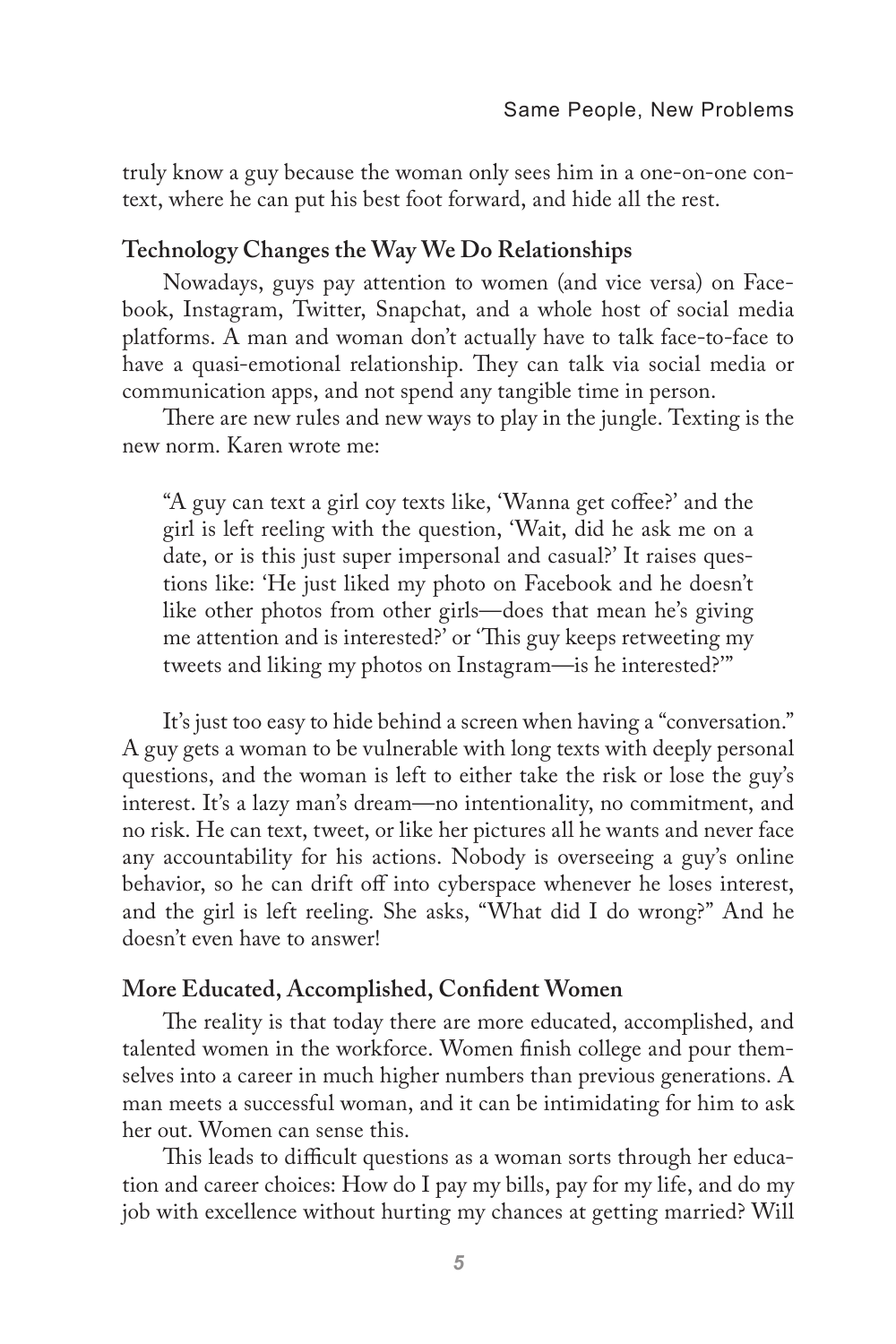a certain career path limit my chances of dating? Are there certain jobs that are less threatening to men? Do I have to be an elementary education teacher to attract a Christian man? Are men scared of my intelligence, career, or salary level?

The secular world often does a better job of valuing and positively reinforcing women for their intelligence, capability, and potential. Christian women are rewarded and affirmed at their jobs, but feel like second-class citizens in the church.

Dating is *not easy*. Dating as a conservative Christian woman is *hard*. Dating as an intelligent, gifted, and self-confident Christian woman *feels impossible*.

#### **Single Longer and Married Later**

In our day, there is a growing skepticism that marriages can really last. More people are gun-shy about marriage. Statistics bear this out the CDC reports that the US marriage rate is falling and at an all-time low.2 Fewer Americans are choosing to marry at all.

For those who do marry, the trend is to get married later in life, prioritizing independence, graduate education, and careers over marriage. The average age of marriage is at an historic high—twenty-seven for women and twenty-nine for men, jumping from a 1990 average of twenty-three for women and twenty-six for men.3

The message of Western culture to singles is to wait, to enjoy your freedom, and to try living together to see if things work out. Take this skepticism about marriage, add to it that those who are marrying do it later, and you're left with more Christians who stay single much longer than their parents did.

We're swimming in uncharted seas. Single Christians wrestle with questions of faithfulness as older believers living on their own. They fight for purity much longer, not just a few years after college, but for many, a decade or two. What it means to live faithfully in singleness for a longer period of time is a question that more people are facing than ever before.

#### **You Are Not Alone**

There are even more contemporary issues in dating, many of which I don't have space to write about—confusion over sexuality, gender, and marriage, and a rising number of divorced singles and single parents. Each of these is worthy of a book on its own. The challenges that Christian